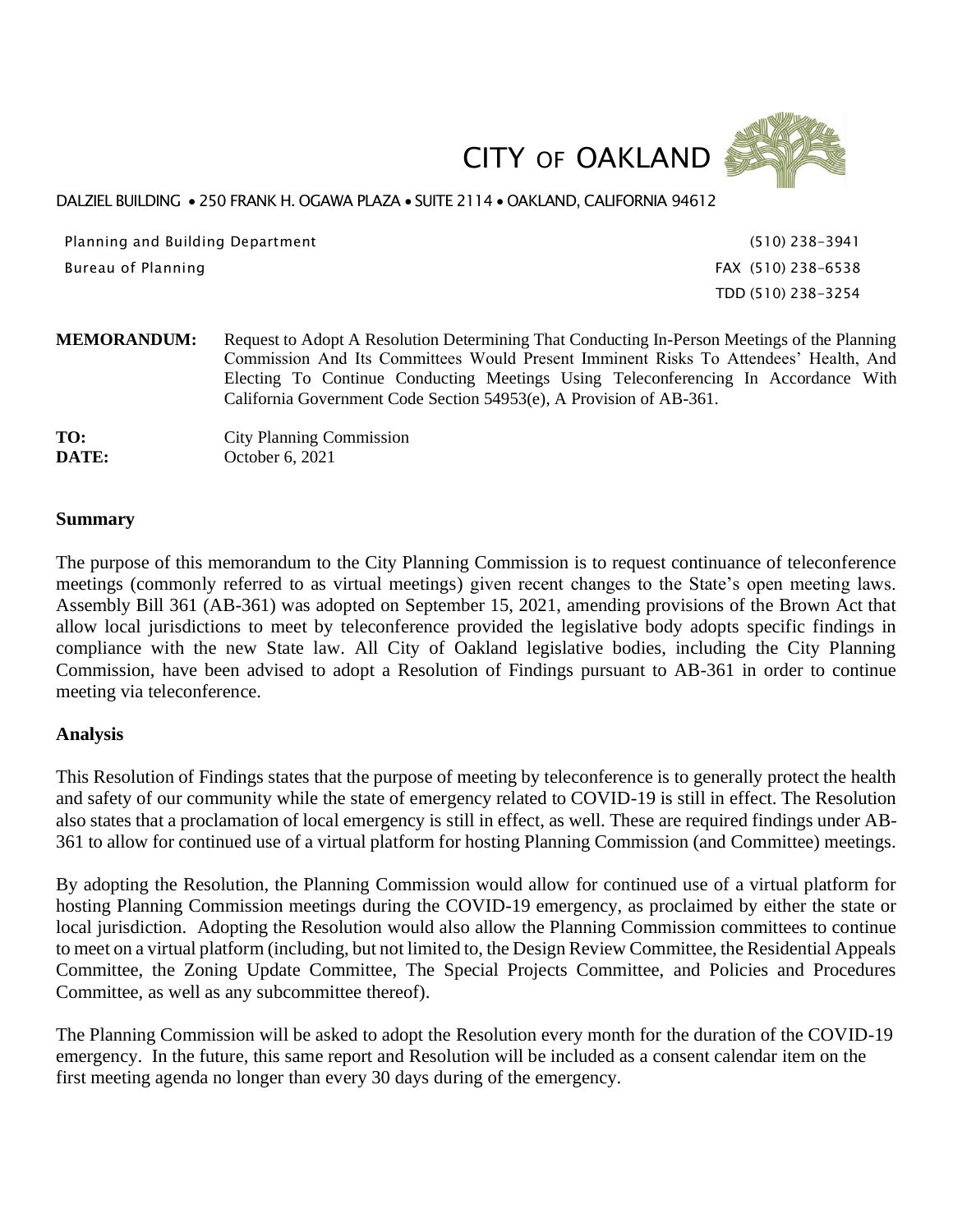### **Recommendation**

Staff recommends that the Planning Commission adopt the Resolution Determining That Conducting In-Person Meetings of the Planning Commission And Its Committees Would Present Imminent Risks To Attendees' Health, And Electing To Continue Conducting Meetings Using Teleconferencing In Accordance With California Government Code Section 54953(e), A Provision of AB-361.

Prepared by:

# Catherine Payne

Catherine Payne, Development Planning Manager

Approved for forwarding to the Planning Commission:

## \_\_\_\_\_\_\_\_\_\_\_\_\_\_\_\_\_\_\_\_\_\_\_\_\_\_\_\_\_\_\_\_\_\_\_\_ Ed Manasse

Ed Manasse, Deputy Director Bureau of Planning

Attachment: A Resolution Determining That Conducting In-Person Meetings of the Planning Commission And Its Committees Would Present Imminent Risks To Attendees' Health, And Electing To Continue Conducting Meetings Using Teleconferencing In Accordance With California Government Code Section 54953(e), A Provision of AB-361.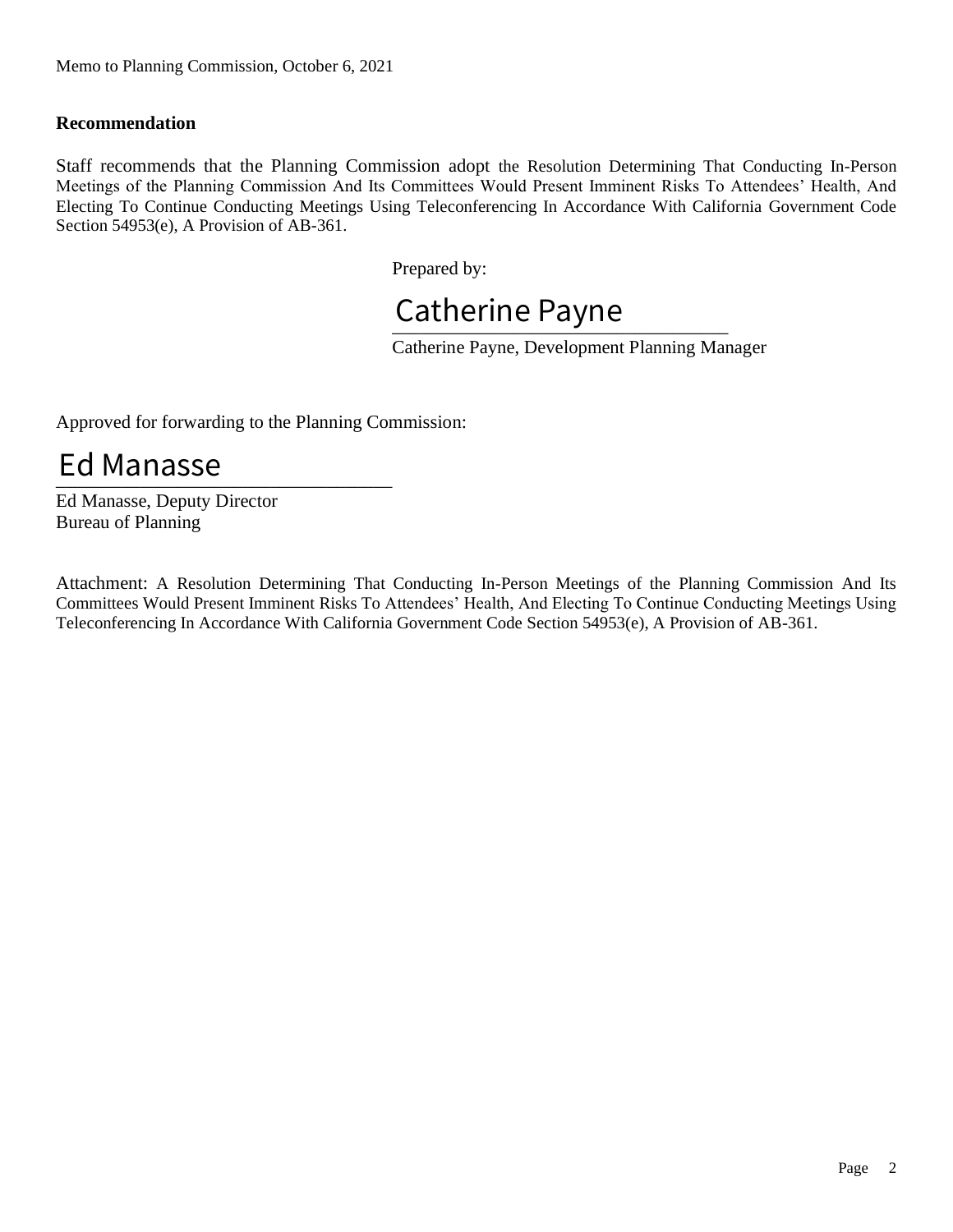# **ATTACHMENT**

### **OAKLAND CITY PLANNING COMMISSION**

### **RESOLUTION October 6, 2021**

**NO. \_\_\_\_\_\_\_\_\_\_\_\_\_\_\_\_\_\_\_\_** 

### **ADOPT A RESOLUTION DETERMINING THAT CONDUCTING IN-PERSON MEETINGS OF THE CITY PLANNING COMMISSION AND ITS COMMITTEES WOULD PRESENT IMMINENT RISKS TO ATTENDEES' HEALTH, AND ELECTING TO CONTINUE CONDUCTING MEETINGS USING TELECONFERENCING IN ACCORDANCE WITH CALIFORNIA GOVERNMENT CODE SECTION 54953(e), A PROVISION OF AB-361.**

**WHEREAS,** on March 4, 2020, Governor Gavin Newsom declared a state of emergency related to COVID-19, pursuant to Government Code Section 8625, and such declaration has not been lifted or rescinded. *See* [https://www.gov.ca.gov/wp](https://www.gov.ca.gov/wp-content/uploads/2020/03/3.4.20-Coronavirus-SOE-Proclamation.pdf)[content/uploads/2020/03/3.4.20-Coronavirus-SOE-Proclamation.pdf](https://www.gov.ca.gov/wp-content/uploads/2020/03/3.4.20-Coronavirus-SOE-Proclamation.pdf)

**WHEREAS**, on March 9, 2020, the City Administrator in their capacity as the Director of the Emergency Operations Center (EOC), issued a proclamation of local emergency due to the spread of COVID-19 in Oakland, and on March 12, 2020, the City Council passed Resolution No. 88075 C.M.S. ratifying the proclamation of local emergency pursuant to Oakland Municipal Code (O.M.C.) section 8.50.050(C); and

**WHEREAS**, City Council Resolution No. 88075 remains in full force and effect to date; and

**WHEREAS**, the Centers for Disease Control (CDC) recommends physical distancing of at least six (6) feet whenever possible, avoiding crowds, and avoiding spaces that do not offer fresh air from the outdoors, particularly for people who are not fully vaccinated or who are at higher risk of getting very sick from COVID-19. *See* [https://www.cdc.gov/coronavirus/2019-ncov/prevent-getting](https://www.cdc.gov/coronavirus/2019-ncov/prevent-getting-sick/prevention.html)[sick/prevention.html;](https://www.cdc.gov/coronavirus/2019-ncov/prevent-getting-sick/prevention.html)

**WHEREAS**, the CDC recommends that people who live with unvaccinated people avoid activities that make physical distancing hard. *See* [https://www.cdc.gov/coronavirus/2019-ncov/your-health/about-covid-19/caring-for-children/families.html;](https://www.cdc.gov/coronavirus/2019-ncov/your-health/about-covid-19/caring-for-children/families.html)

**WHEREAS**, the CDC recommends that older adults limit in-person interactions as much as possible, particularly when indoors. *See* [https://www.cdc.gov/aging/covid19/covid19-older-adults.html;](https://www.cdc.gov/aging/covid19/covid19-older-adults.html)

**WHEREAS**, the CDC, the California Department of Public Health, and the Alameda County Public Health Department all recommend that people experiencing COVID-19 symptoms stay home. *See* [https://www.cdc.gov/coronavirus/2019-ncov/if-you-are](https://www.cdc.gov/coronavirus/2019-ncov/if-you-are-sick/steps-when-sick.html)[sick/steps-when-sick.html;](https://www.cdc.gov/coronavirus/2019-ncov/if-you-are-sick/steps-when-sick.html)

**WHEREAS**, persons without symptoms may be able to spread the COVID-19 virus. *See*  [https://www.cdc.gov/coronavirus/2019-ncov/prevent-getting-sick/prevention.html;](https://www.cdc.gov/coronavirus/2019-ncov/prevent-getting-sick/prevention.html)

**WHEREAS**, fully vaccinated persons who become infected with the COVID-19 Delta variant can spread the virus to others. *See* [https://www.cdc.gov/coronavirus/2019-ncov/vaccines/fully-vaccinated.html;](https://www.cdc.gov/coronavirus/2019-ncov/vaccines/fully-vaccinated.html)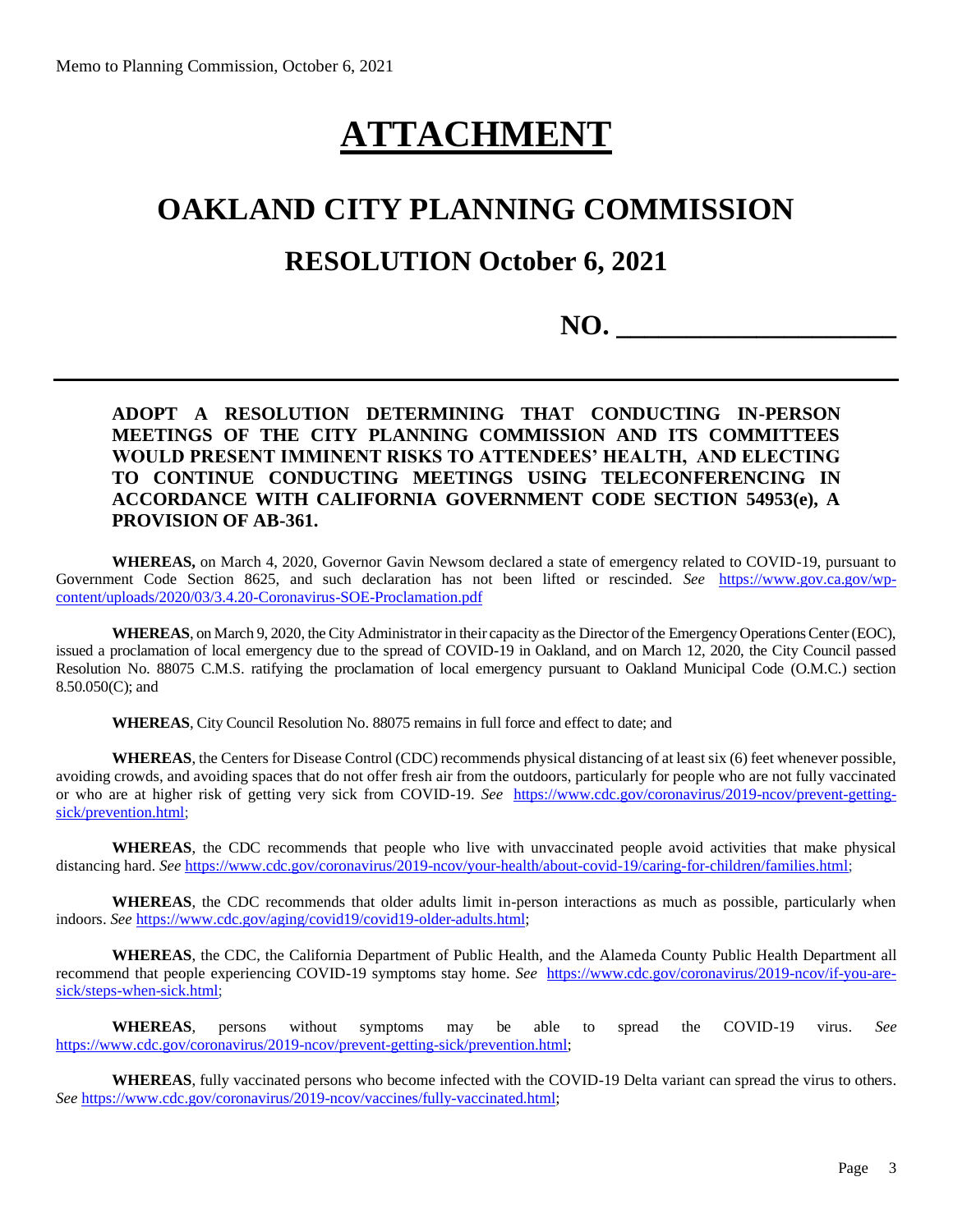WHEREAS, the City's public-meeting facilities are indoor facilities that do not designed to ensure circulation of fresh / outdoor air, particularly during periods of cold and/or rainy weather, and were not designed to ensure that attendees can remain six (6) feet apart; now therefore be it:

**WHEREAS,** holding in-person meetings would encourage community members to come to City facilities to participate in local government, and some of them would be at high risk of getting very sick from COVID-19 and/or would live with someone who is at high risk; and

**WHEREAS,** in-person meetings would tempt community members who are experiencing COVID-19 symptoms to leave their homes in order to come to City facilities and participate in local government; and

**WHEREAS,** attendees would use ride-share services and/or public transit to travel to in-person meetings, thereby putting them in close and prolonged contact with additional people outside of their households; now therefore be it:

**RESOLVED:** that the City Planning Commission finds and determines that the foregoing recitals are true and correct and hereby adopts and incorporates them into this Resolution; and be it

**FURTHER RESOLVED:** that, based on these determinations and consistent with federal, state and local health guidance, the City Planning Commission determines that conducting in-person meetings would pose imminent risks to the health of attendees; and be it

**FURTHER RESOLVED:** that the City Planning Commission firmly believes that the community's health and safety seriously and the community's right to participate in local government, are both critically important, and is committed to balancing the two by continuing to use teleconferencing to conduct public meetings, in accordance with California Government Code Section 54953(e), a provision of AB-361; and be it

**FURTHER RESOLVED:** that the City Planning Commission will renew these (or similar) findings at least every thirty (30) days in accordance with California Government Code section 54953(e) until the state of emergency related to COVID-19 has been lifted, or the City Planning Commission finds that in-person meetings no longer pose imminent risks to the health of attendees, whichever is occurs first.

IN THE PLANNNING COMMISSION, OAKLAND, CALIFORNIA,

PASSED BY THE FOLLOWING VOTE:

AYES - LIMON, FEARN, SHIRAZI, RAY-LYNCH, RENK, SUGRUE, AND CHAIR MANUS

NOES –

ABSENT –

ABSTENTION –

ATTEST:

DESMONA ARMSTRONG Clerk of the Planning Commission of the City of Oakland, California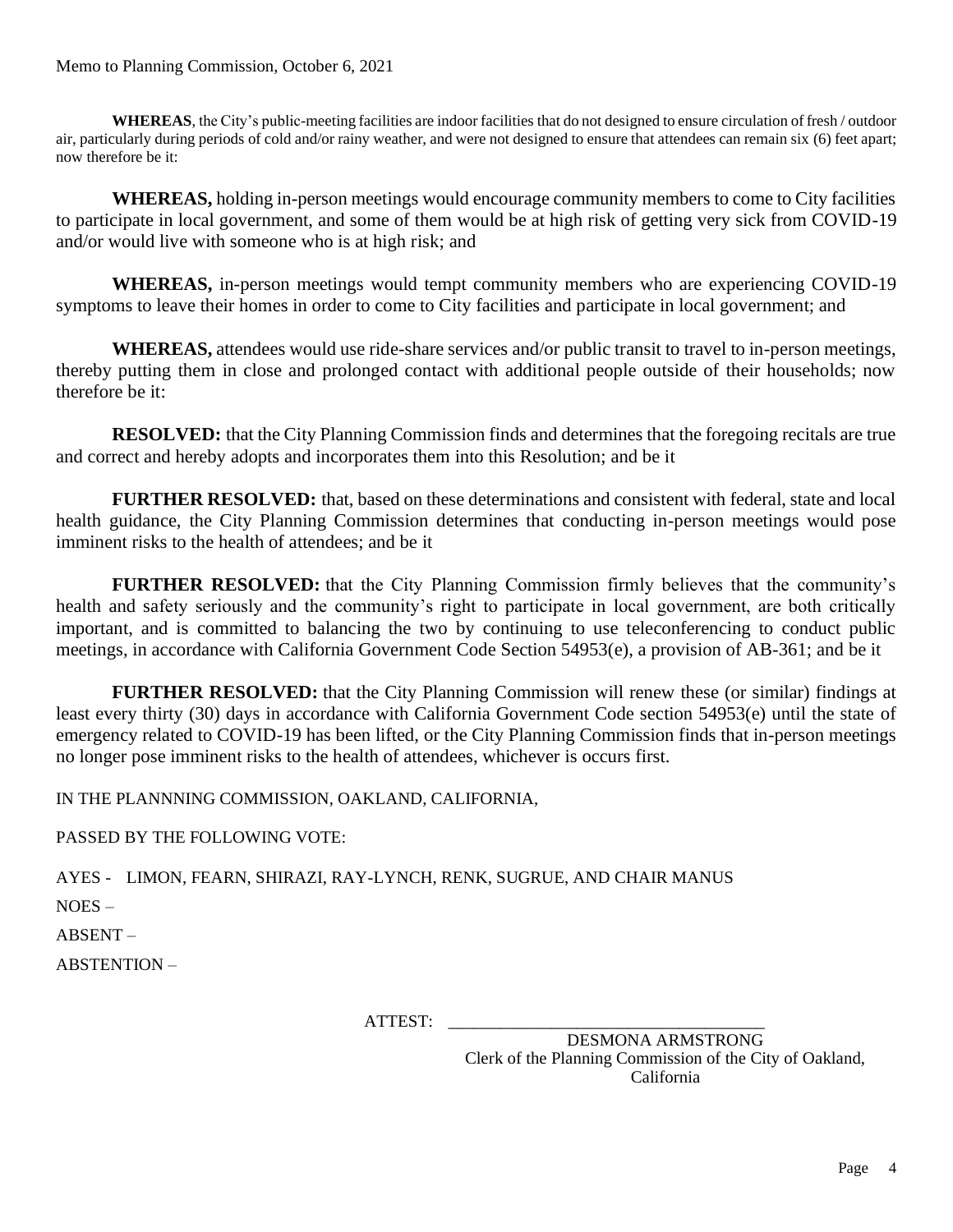**Signature:**

**Email:** CPayne@oaklandca.gov

**Signature:**  $\frac{1}{\text{Edward Meanasse (Sep 28, 2021 15:38 PDT)}}$ 

**Email:** EManasse@oaklandca.gov